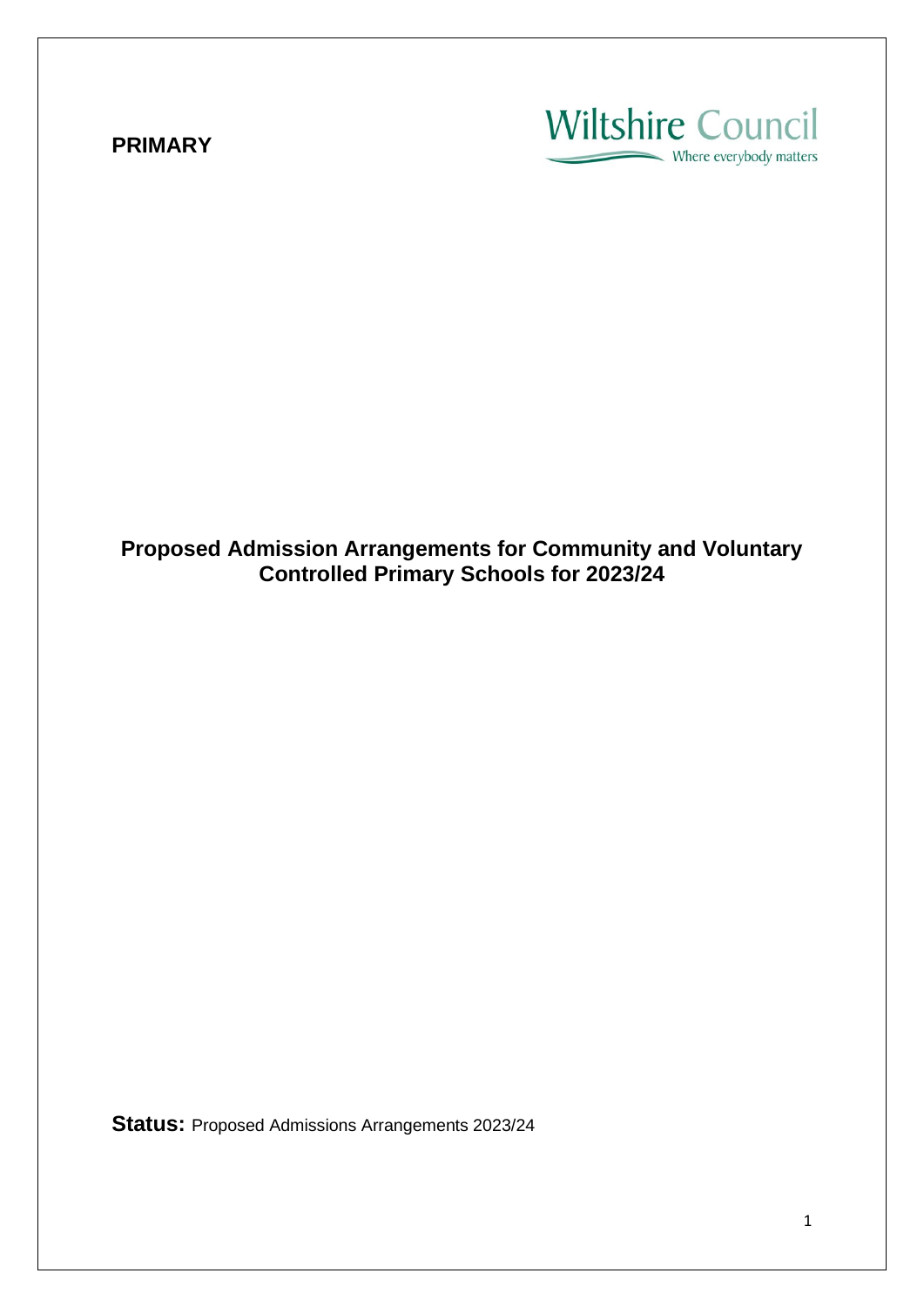## **Proposed Primary Admission Arrangements**

**Wiltshire Council Determined Admission Arrangements for Admissions to Voluntary Controlled (VC) and Community (C) Primary, Infant and Junior Schools for the 2023/24 Academic Year**

### **1. General Information**

This policy applies solely to applications for places at Voluntary Controlled (VC) and Community (C) Primary, Infant and Junior Schools. Foundation (F), Voluntary Aided schools (VA) and Academies (A) are their own admissions authorities and the governing bodies are responsible for determining their own procedures and policies.

**Determined arrangements for the co-ordination of primary admissions are drafted with the determined co-ordinated admissions scheme 2023/24.**

**The application round for entry into Reception and Junior Year 3 2023, opens on 1 September 2022. The deadline date for applications to be received is midnight on 15 January 2023. The home address given for the child must be the address where the child is resident as of the deadline date.**

#### a. **Designated Area**

A designated area is a discrete geographical zone served by a school. The address that determines a child's designated area is the place where he or she is ordinarily resident with his or her parent(s) or legal guardian(s) for the majority of the school week. Most schools have a discrete designated area, but some addresses fall within areas shared by two or more schools. Children living outside the county boundary are treated as if the children live within Wiltshire but outside the designated area for the school(s) in question.

In the case of children from the boating community (Boaters) proof of mooring will be required. Those without a permanent mooring, must provide details/proof of their sorting office, post office/poste restante address and this will be used for admissions criteria and allocation purposes.

#### b. **Preferences**

Parents will be invited to state up to three ranked preferences. Each preference will be considered equally. This means that Wiltshire Council will consider all applications against the published admissions criteria without reference to how the school applied for has been ranked on the application form. As far as possible applicants will be offered a place at a school to which they have expressed a preference. Where the applicant has made more than one preference the LA will make an offer for the highest ranked preference school possible with available places in accordance with the standard admission criteria. Where it is not possible to offer a place at a preferred school, and the applicant lives in Wiltshire, the LA will allocate a place at an alternative school. Allocations will be made after all expressed preferences have been considered. An applicant will normally be offered a place at the designated school for their home address. An alternative school may be allocated in cases where the designated school is full and the alternative school is within the safe statutory walking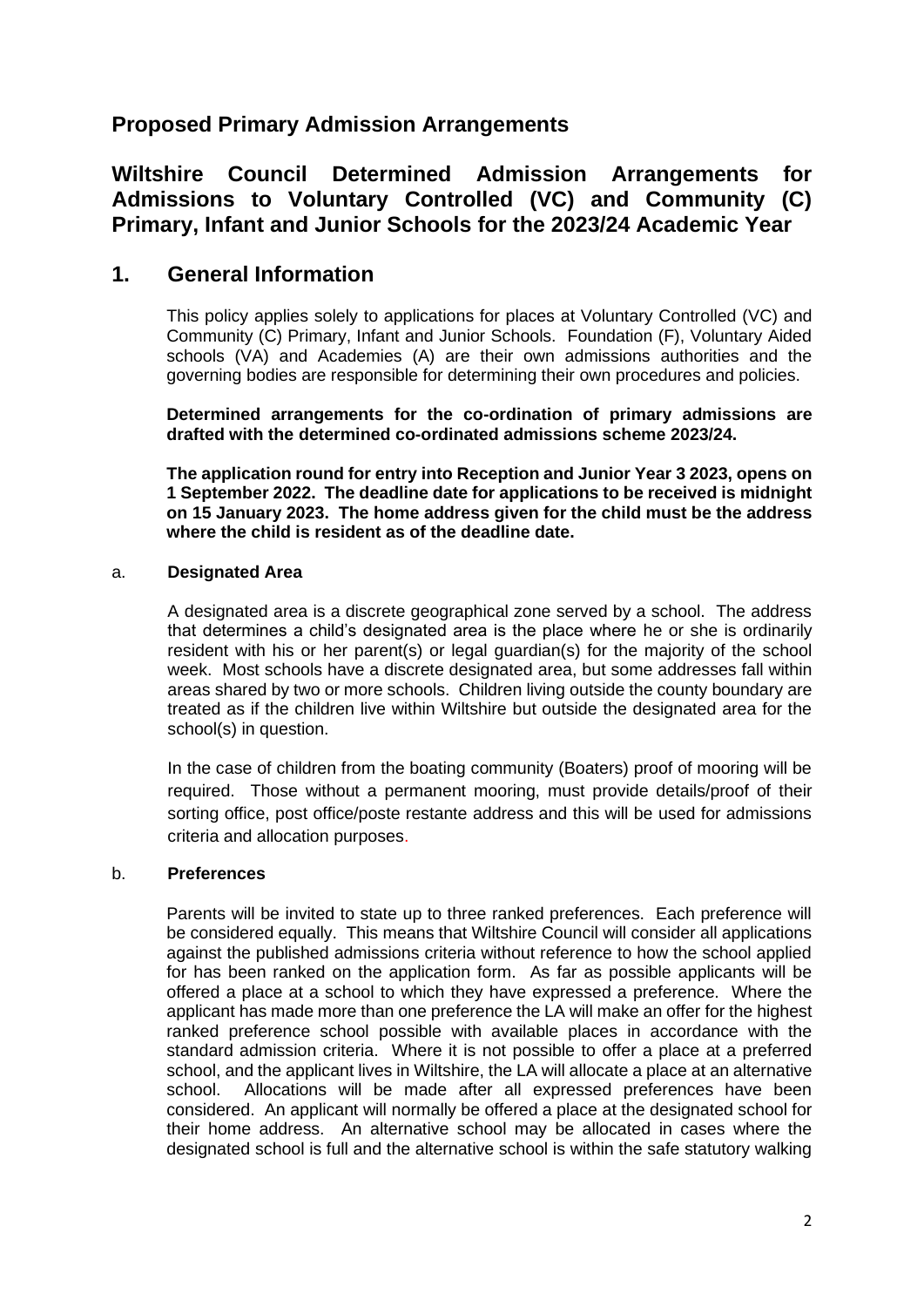distance and has places available or it is a school to which free home to school transport would be provided.

In the case where there are more children living within an area, than there are places available and the parent has not named the designated school(s) as one of their preferences, the remaining places will be randomly allocated.

#### c. **Children with an education, health and care plans**

All children whose education, health and care plan names a school must be admitted.

#### d. **Published Admission Number**

A Published Admission Number (PAN) is agreed for each school annually and defines the number of places available for the year of entry. All applications must be agreed until the PAN has been reached and this figure will not be exceeded other than in exceptional circumstances, for example, a child living in the designated area for who there is no reasonable alternative place available. In this circumstance, reasonable is defined as a school within the statutory safe walking distance from the applicant's home address of two miles for children aged under eight and three miles for children aged eight or over, or it is a school to which free home to school transport would be provided.

A list of PAN's for Voluntary Controlled and Community Schools can be found at the back of this policy document.

#### e. **Address**

The child's address provided on the application form should be that of the child's normal place of residence. Only one address can be considered for application purposes. The address provided will be used to determine the child's priority for a school place. The Local Authority reserves the right to confirm the address provided by the applicant using the council tax reference number which is provided as part of the application.

For Yr R and Junior Yr 3 September 2023 entry, the address used to determine priority of school places for on time applications submitted in the main round, will be the child's normal place of residence as at deadline date of 15 January 2023. A future address from an applicant who is moving can be considered if the Local Authority receives evidence in the form of an exchange of contracts or a tenancy agreement of a minimum of six months by the 8 February 2023.

Where children spend time with parents at more than one address then the address given on the form should be the one at which they are normally and habitually resident, i.e. sleep at, for the majority of term-time school nights (Sunday night to Thursday night). If children spend time equally at different addresses, then the address which will be used for admissions purposes will be the one registered for child benefit. The Local Authority may request proof of the registered address, which must pre-date the application.

Future addresses from applicants who currently own a property that is unoccupied or rented out, for which they plan to return to, will not be used when allocating places, unless a formal notice to terminate the rental agreement has been received by the deadline date/ exceptional circumstances date. Such applications will be checked to confirm the applicants have returned to the property. If the applicant has not returned to the address, it will be considered a fraudulent application and the place will be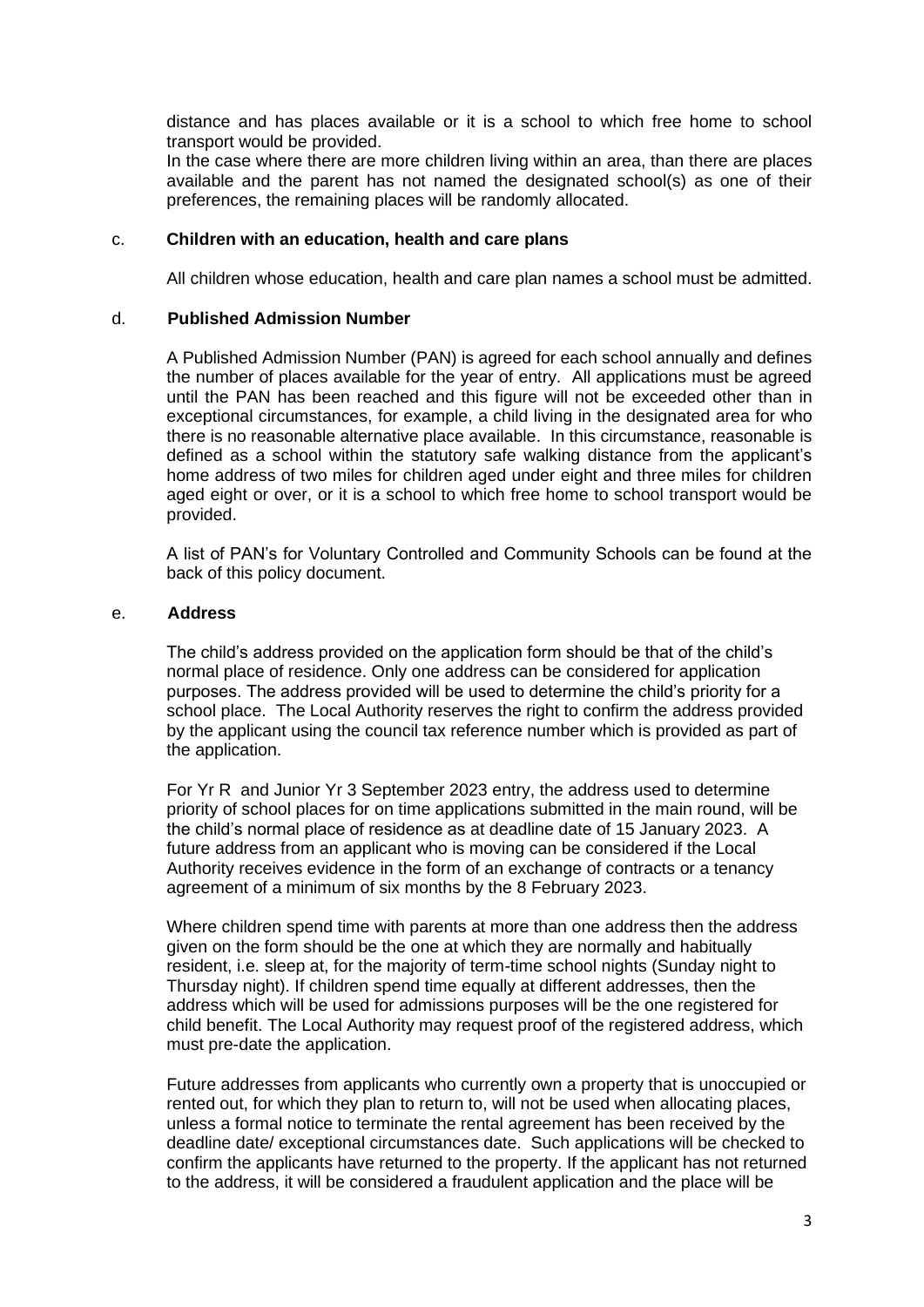taken away, even if the child has already started school. If no proof is provided, the current address will be used to determine the child priority of a school place.

For in year transfer applications the current address at the time of application will be used.

#### f. **Shared Parental Responsibility**

Where two (or more) adults have parental responsibility for a child it is preferable that they should agree before submitting an application form which school(s) to name as their preference(s). In cases of dispute, or where two application forms are submitted, the LA will process the application received from the adult who has a residence order. If no such order has been made, preference will be given to the parent with whom the child is living for the majority of the school week.

If both parents are in dispute as to whom the child lives with the majority of the school week, the LA will process the application received from the adult who is in receipt of the child benefit, if this is not available then the address used on the NHS card will be used.

In the event of a further dispute regarding the application used, parents may wish to take independent legal advice on whether they should seek a specific issue order from the court to decide on where the child is schooled. For in year transfer applications, until any such order is made, the placement will continue in the best interests of securing educational provision for the child with a minimum of disruption.

For year of entry, where possible, a place will be offered in accordance with the preferences to the parent who can provide evidence that they are in receipt of child benefit.

#### g. **Multiple Births**

The LA will endeavour to place siblings born at the same time (eg. twins, triplets etc) in the same school. If necessary, schools will be required to admit over PAN to accommodate such children. In accordance with paragraph 2.16 of the School Admissions Code 2021, twins and multiple births will be classed as permitted exceptions to the Infant Class Size Regulations. This will only be the case when one of the siblings is the  $30<sup>th</sup>$  or the  $60<sup>th</sup>$  child admitted.

#### h. **Children of UK Service Personnel (UK Armed Forces)**

Applications for children of UK service personnel with a confirmed posting to the county will be considered in advance of the family moving into the county if necessary. Where possible, an application must be included in the normal admission round.

An official letter, such as a posting note or letter of support from the Commanding Officer should be sent to the LA as soon as possible. This should include the relocation date and unit postal address or quartering area address.

Until a fixed address is available, the unit postal address will be used and a school place allocated accordingly. For service personnel moving back to a property that they own and that is currently rented out, then this address can be considered provided a signed letter from the Commanding Officer is received stating the future address or a formal notice to terminate the rental agreement. This should be received by the deadline / exceptional circumstances deadline.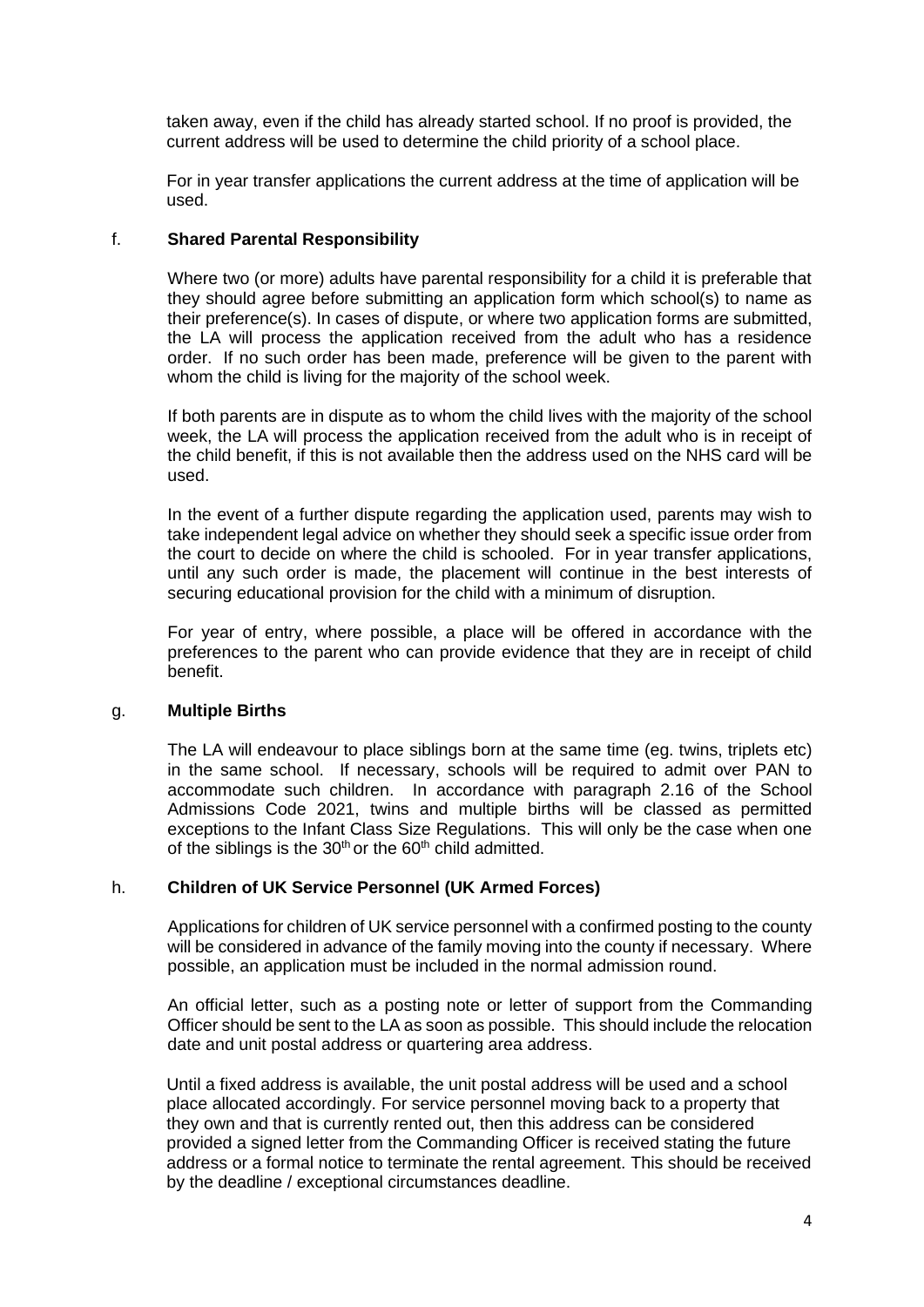If there is a tie-break situation then the criteria of the relevant admissions authority will be applied.

The LA will not refuse a child of UK service personnel a place because the family does not currently live in the area. It is also not permitted to reserve places for these children. If a place is not secured at the preferred school and the applicant has provided proof of a Wiltshire address, then an alternative place will be allocated. This will be at the next nearest school to the unit postal address or quartering address with available places.

Children will be considered to be siblings if any brother or sister (including step siblings living at the same address) have been formally offered and have accepted a place at the school. The sibling link will not apply if the child on roll is in Yr 6 for VC & C's schools. Their position on any waiting list will be set accordingly.

All applications will be dealt with in accordance with these admission arrangements. If a reasonable alternative cannot be offered, the child may be admitted as an 'excepted pupil' under the School Admissions (Infant Class Sizes) (England) Regulations.

## **2. Starting School**

There is a legal entitlement for all three and four year olds to have access to 15 hours free early education per week – available from registered childminders, school-based childcare, pre-schools, day nurseries, playgroups, or as part of a Children's Centre. Working parents of children aged three and four years of age will be able to access 30 hours for Free Entitlement, certain criteria will need to be met.

A school place will be made available for children from the September following their 4<sup>th</sup> birthday. Full-time education is available to all reception pupils.

Parents have the right to ask that their child attends part-time and this will be provided by arrangement with the school governors. Part-time provision has been determined as either five mornings or five afternoons a week.

Schools will be responsible for informing parents of the induction arrangements for new entrants to the reception class(es). These may involve a short period of part-time provision or a phased entry at the beginning of Term 1, which will normally be a fortnight. Individual children(s) cases for induction should be discussed by the parents(s) with the school directly.

### **3. Joint admission arrangements with pre-schools**

A small number of schools enter into a formal joint arrangement with a pre-school or nursery to provide education jointly to children before they reach statutory school age. Such an arrangement usually involves each child attending school for some sessions each week, however, attending the pre-school or nursery school does not give priority for admission to the partner school.

The date on which a child can be admitted to a joint arrangement must be no earlier than the start of the term following his or her  $4<sup>th</sup>$  birthday but can be later than this.

Registration at any nursery or pre-school unit will not be considered as an application for a school place. Attending a nursery / pre-school does not guarantee any child a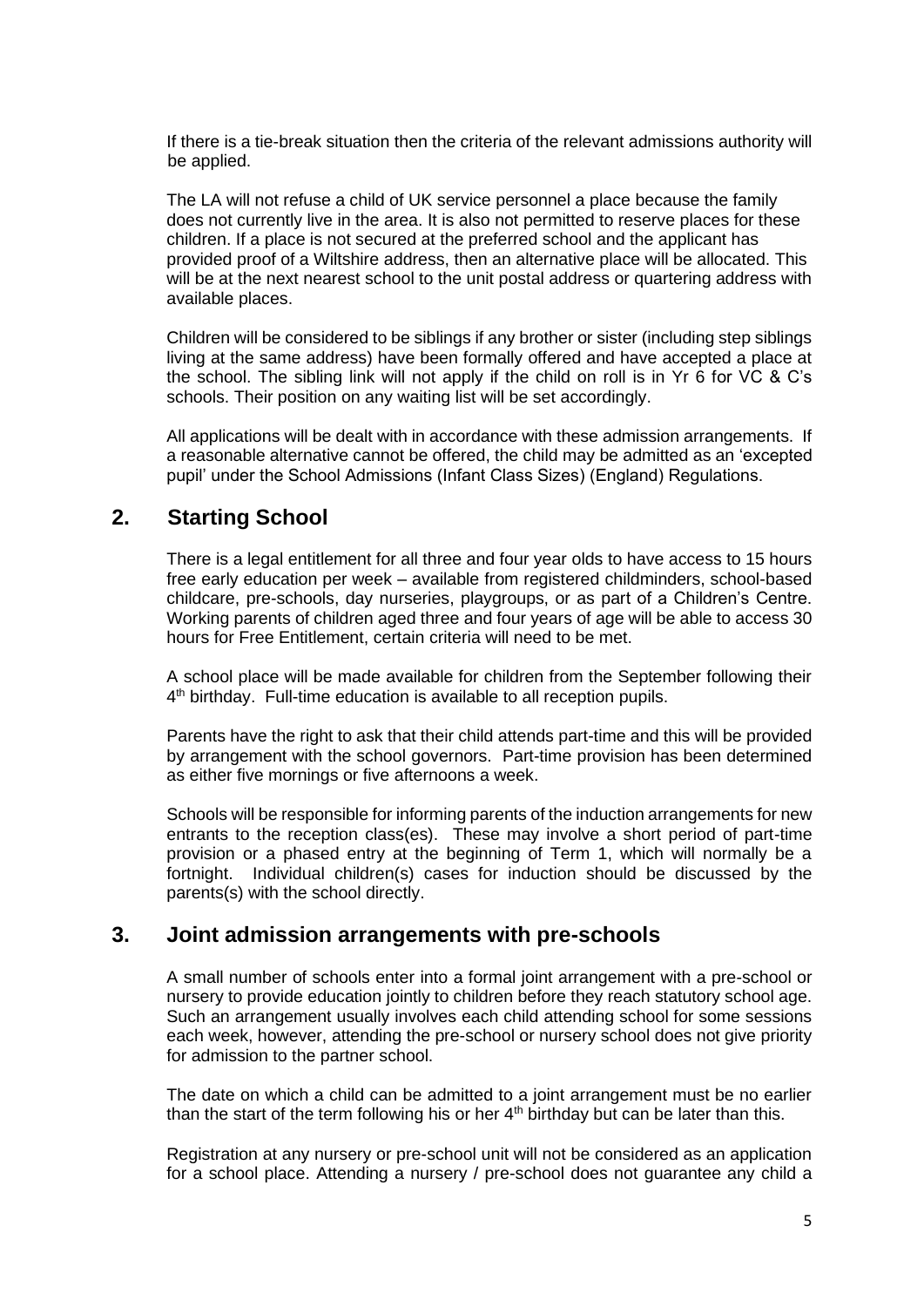place at a school. Applications can only be considered in line with the school's individual over-subscription criteria.

### **4**. **Early, deferred or delayed admission**

#### a**. Early admission**

Admissions earlier than the term following the child's  $4<sup>th</sup>$  birthday may only be agreed in exceptional circumstances, such as medical or social factors that have an adverse effect on the child. The request must have the approval of the LA's professional adviser and there must be no suitable alternative pre-school provision available. Early admission will be agreed for a maximum of one traditional term before the next available normal entry date.

#### b. **Deferred admission until later in the academic year**

Parents do not have to ensure their child receives full time education until the start of the term following their fifth birthday. However, parents have the right to start their child in school in the September of the academic year following their fourth birthday. In such circumstances, parents also have the option to start their child on a part–time basis or defer their child's entry until later in that academic year.

If a parent decides to defer their child's entry to the school that they have been offered until later in the academic year, that place will be held for the child and will not be offered to another child. However, please note that entry cannot be deferred beyond the point at which their child reaches compulsory school age (for the avoidance of doubt the law states that a child reaches compulsory school age on the prescribed day following his or her fifth birthday [or on his or her fifth birthday if it falls on a prescribed day]. The prescribed days are 31 December, 31 March and 31 August). For children born between 1 April and 31 August, parents cannot defer entry beyond the beginning of the April term of the school year for which the offer was made.

Please note also that children who attend part-time until later in the school year cannot do so beyond the point at which they reach compulsory school age.

If the parent decides that they no longer wish to take up their child's place, they should inform the school and the Local Authority that the place is no longer required. The offer of a place will then be withdrawn and reallocated to the child who is top of the waiting list at that time. The parent must then submit a fresh application for a place in year one for the following academic year. The application can be submitted from April 2023 but will not be considered until at least June 2023.

Any request to defer or attend part-time should be made to the school as soon as an offer is received.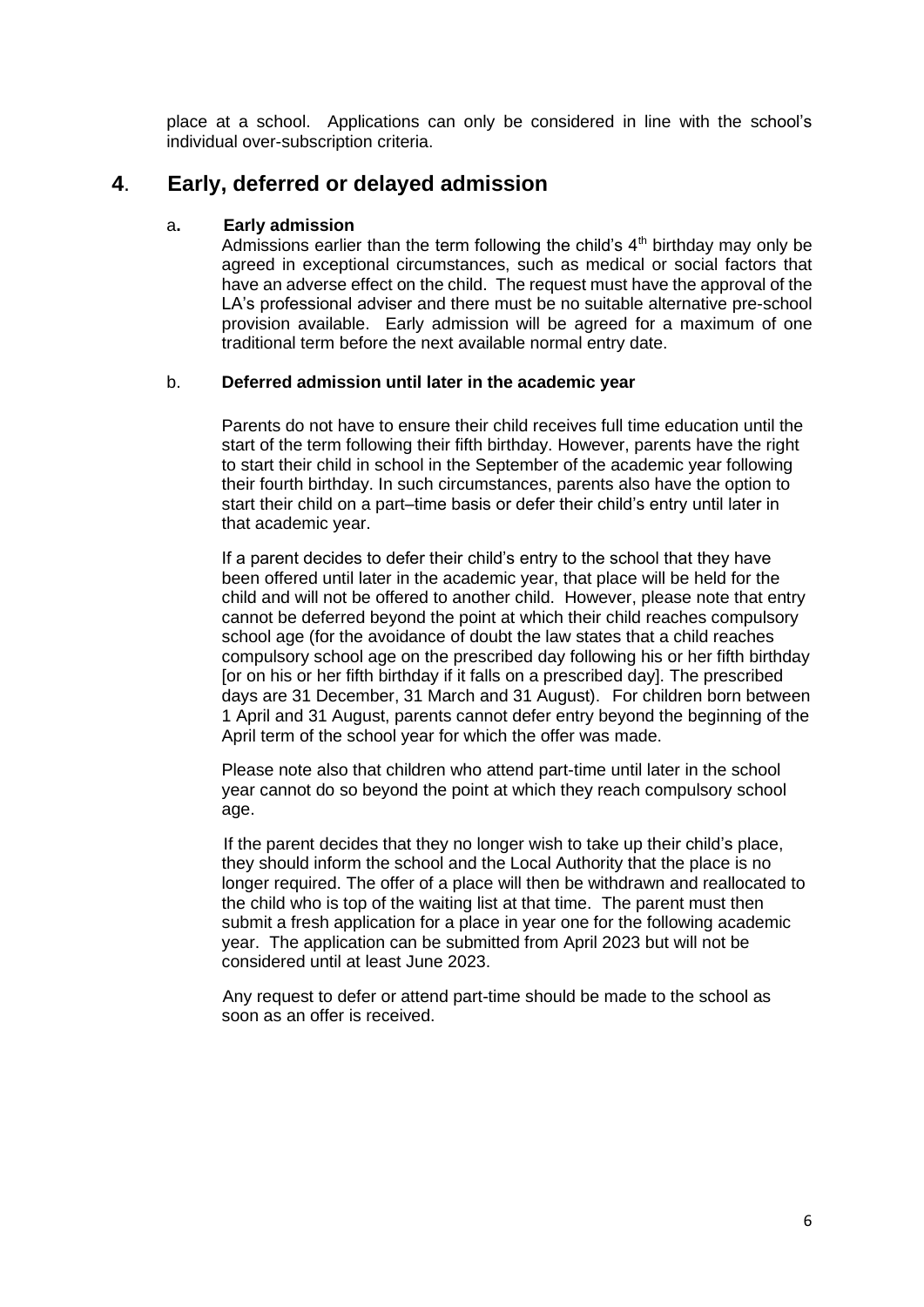#### c. **Delayed Admission**

*All applications will be dealt with in accordance with the School Admissions Code 2.17, 2.17a, 2.17b, which came into force on 19 December 2014:*

*Parents may seek a place for their child outside of their normal age group, for example, if a child has experienced problems such as ill health. In addition, the parents of a summer born child (born from 1 April to 31 August) may choose not to send that child to school until the September following their fifth birthday and may request that they are admitted out of their normal age group – to reception rather than year 1.*

*All requests must be submitted to the Local Authority by 15 January 2023 for entry in to September 2023.*

Requests should be made from the September following the child's third birthday, in order to give sufficient time for the case to be considered by the admissions authority prior to the deadline for applications of 15 January 2023.

Parents of a summer born child may choose not to send their child to a school until the September following their fifth birthday and they may request that they are admitted outside their normal age group – to reception rather than year 1. All admission authorities are required to make clear in their admission arrangements the process for requesting admission outside of the normal age group.

The decisions on requests for applications outside the child's normal age group are made by the admission authority for each particular school, which in the case of voluntary controlled and community schools is the LA. For voluntary aided, foundation schools or academies the admissions authority is the governing body of the school concerned. The decision to admit outside of their normal age group is made on the basis of the circumstances of each case. All parents who wish to apply for delayed entry into reception for any Wiltshire school, must first submit a formal application to the LA.

If parents are applying for a voluntary controlled or community school, they will also need to make a written request at the time of application to the local authority's admissions co-ordinator, providing reasons for the request along with any supporting documentation they wish to include.

If parents are applying for a delayed entry at a voluntary aided, foundation school or an academy, as well as submitting a formal application to the local authority they should also contact their preferred school directly to discuss the request.

In the case of voluntary controlled and community schools, the Local Authority will look at the following factors when an application for admission outside the normal ages group:

- the parent's views
- information about the child's academic, social and emotional development;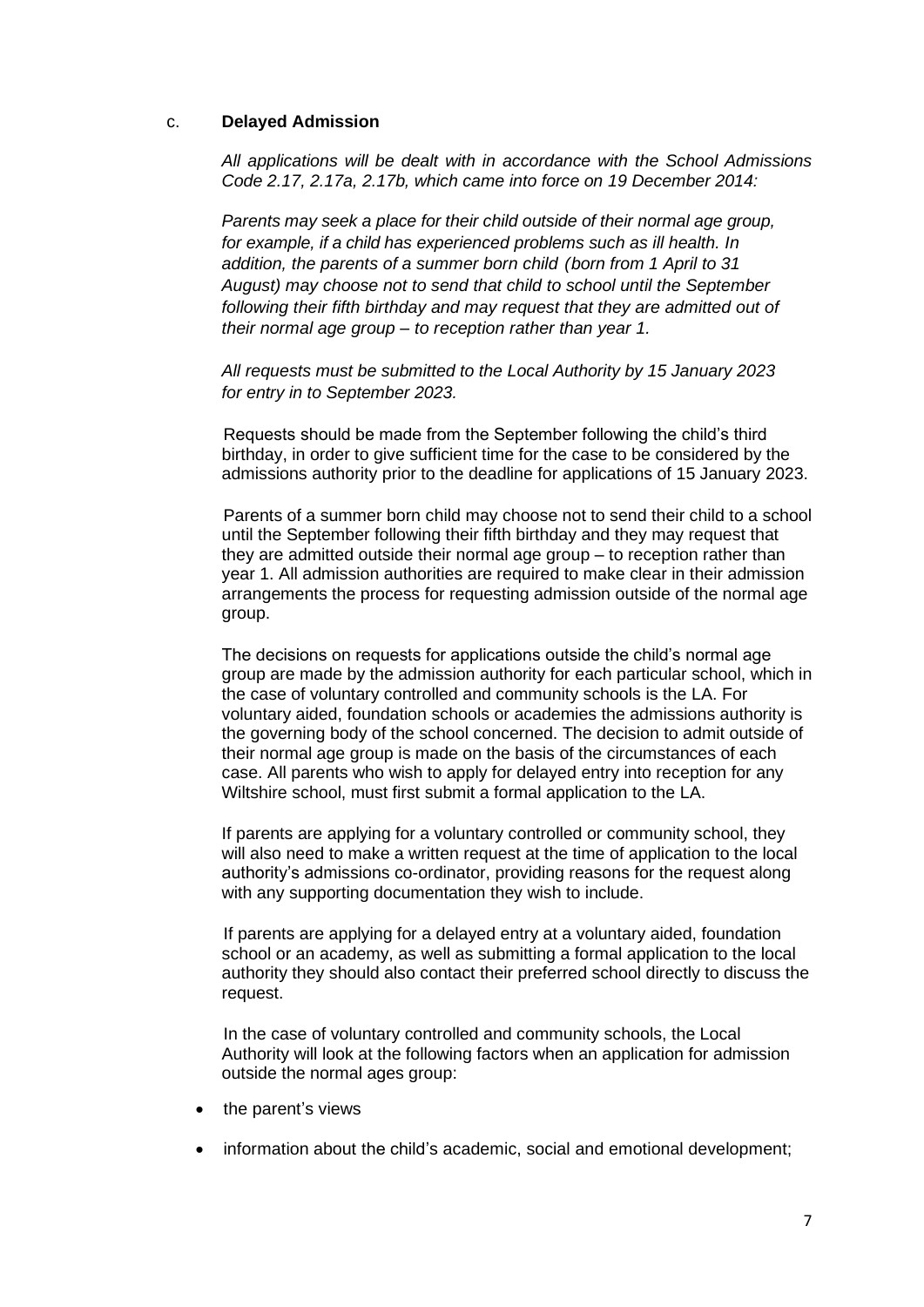- where relevant, their medical history and the views of a medical professional;
- whether they have previously been educated out of their normal age group;
- whether they may naturally have fallen into a lower age group if it were not for being born prematurely
- the views of the head teacher of the school

The Local Authority will make decisions on the basis of the circumstances of each case and in the best interests of the child concerned.

If the parental request for delayed admission into reception is agreed, a separate application for a place in the next cohort would have to be made in the following September. This application would be considered along with all the other applicants for admission in that year at the preferred school. There would be no guarantee that a place would be able to be offered in the preferred school. If the preferred school is over-subscribed and a place is not offered, the local authority will make an alternative offer. However, please note that delayed admission in to reception in the alternative school may not be possible.

If the parental request for delayed admission into reception is refused, the formal application which has already been submitted will be processed, unless the Local Authority receives a request from the parent to withdraw the application. If no request to withdraw the application is received, after the offer of a school place had been made the parent can then inform the Local Authority and the school that they want to defer entry until later in the academic year as outlined above.

When informing a parent of their decision on the year group the child should be admitted to, the admission authority **must** set out clearly the reasons for their decision.

#### **Applications for delayed entry to out of county schools**

Parents who wish to apply for a main round delayed entry to an out of county school should submit the request to Wiltshire Council. Wiltshire Council will pass this on to the other Local Authority for consideration. Wiltshire Council will then inform the parent of the decision of the request.

Parents who wish to apply for a delayed entry as an in-year transfer should contact the Local Authority where the preferred school is situated for details of how to apply.

#### **Right of Appeal for admission of children outside their normal age group**

Parents who are refused a place at a school for which they have applied have the statutory right of appeal to an independent Admission Appeal panel. They do not have a right of appeal if they have been offered a place and it is not in the year group they would like. However, if parents are dissatisfied with the outcome of the request for delayed entry into reception they have the right to complain against the decision through the Council's complaints procedure for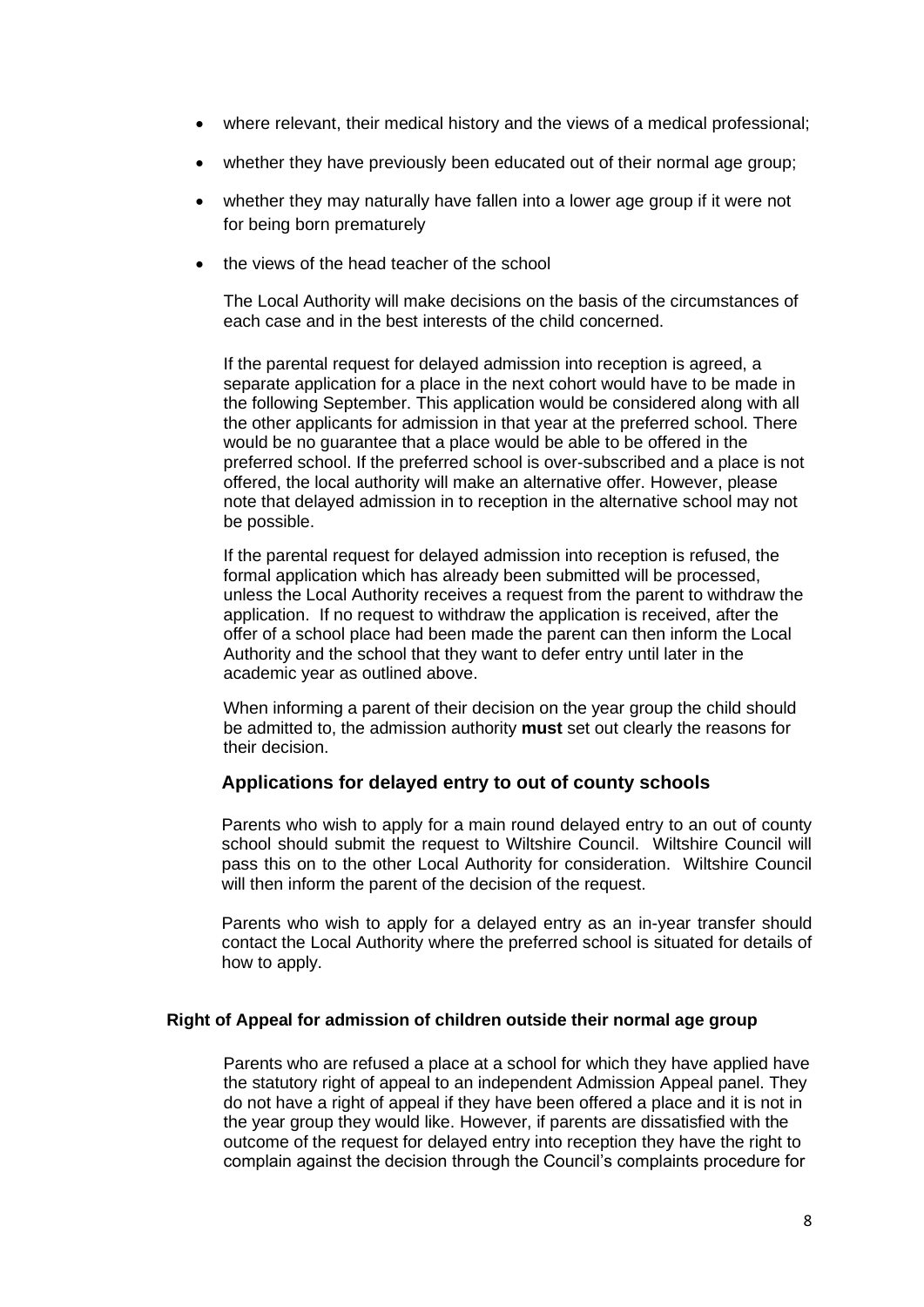decisions made by council officers or under the school's complaints procedure where the school is the admissions authority.

### **5**. **Deadline – applications received by the deadline date of midnight 15 January 2023 will be considered as first round applications**

The closing date for main round applications (i.e. applications for entry into Reception and year 3 - 2023) is 15 January 2023.

All applications received after the deadline of 15 January 2023, including those directed incorrectly to schools and not forwarded to the LA before the deadline, will be treated as late applications and considered only after those applications received before the deadline have been determined.

## **6. Oversubscription criteria for Voluntary Controlled and Community Schools**

Where a school is oversubscribed, places are allocated to children in order of the ranked criteria listed below:

#### a. **Looked After Children/Previously Looked After Children**

The definition of Looked After Children - A 'looked after child' or a child who was previously looked after but immediately after being looked after became subject to an adoption, child arrangements, or special guardianship order including those who appear [to the admission authority] to have been in state care outside of England and ceased to be in state care as a result of being adopted. A looked after child is a child who is (a) in the care of a local authority, or (b) being provided with accommodation by a local authority in the exercise of their social services functions (see the definition in Section 22(1) of the Children Act 1989). Proof will be required and must be submitted by the deadline date.

#### b. **Vulnerable Children**

Children from families registered with the National Asylum Support Service; Children or families with a serious medical, physical or psychological condition where written evidence is provided at the time of application from a senior clinical medical officer, general practitioner or specialist showing that it would be detrimental to the child or family not to be admitted to the preferred school.

For the purpose of the above criteria the word 'family' is determined as living at the same address at the time of the application and also living at the same address on a permanent basis. Proof will be required and must be submitted by the deadline date.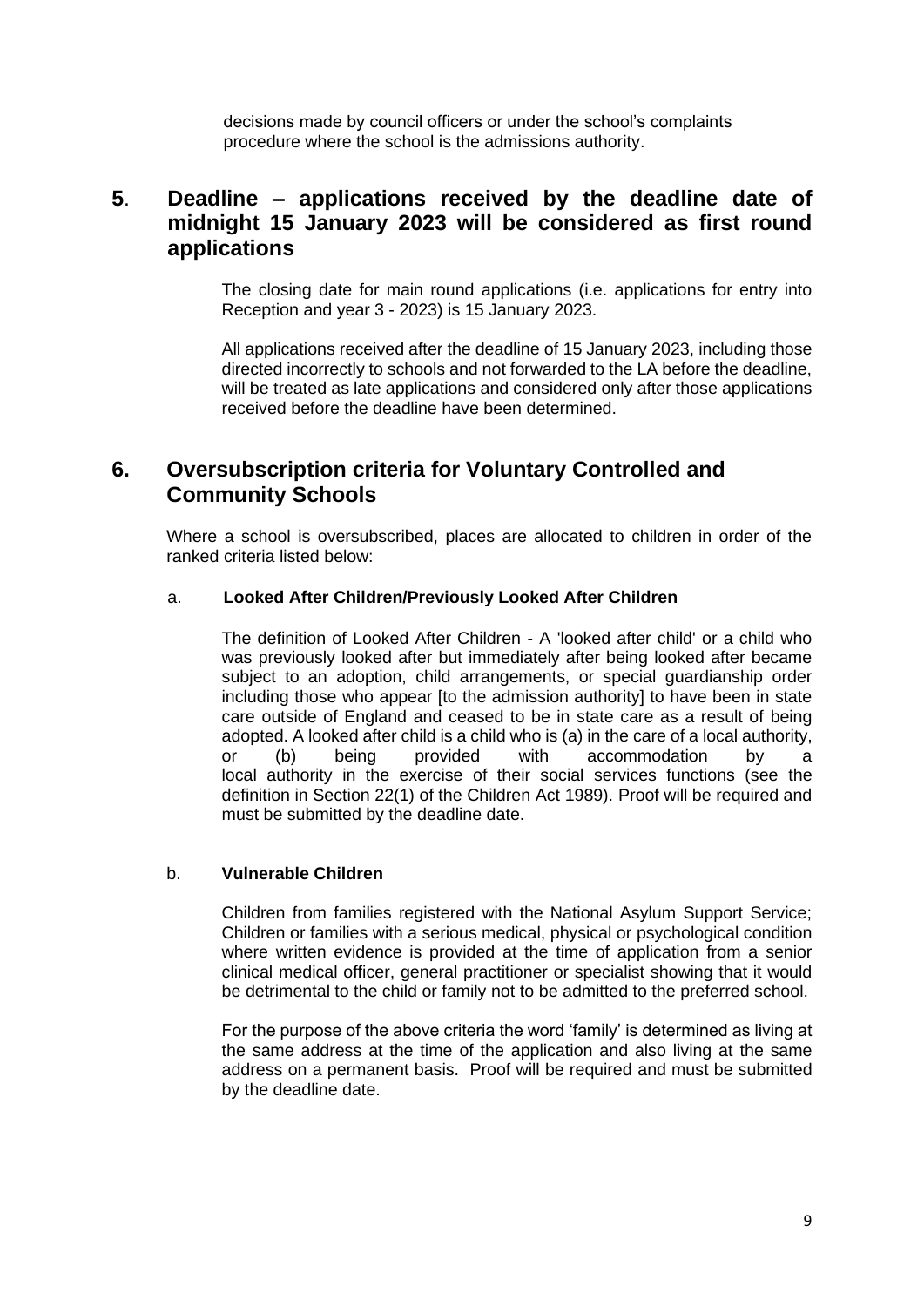#### c. **Linked Infants School (this criterion applies to infant-to-junior YR2 applications only)**

Children who are pupils attending year 2 at the linked infant school as at the deadline date, irrespective of the status of the school, i.e. F, A, C or VC.

#### d. **Designated area siblings and shared area siblings**

A child is considered under this criterion if a sibling is attending the school (or the linked junior school in the case of applications to an infant school) as at the deadline date and will continue to attend the school at the time of entry, and where the child lives within the designated area or shared area at the same address as the sibling. Step, half and foster siblings are included in this category.

#### e. **Other children from the designated area or shared area**

Children resident within the designated area or shared area who do not qualify under one of the criteria above.

### f. **Other Siblings**

A child is considered under this criterion if a sibling is attending the school (or the linked junior school in the case of applications to an infant's school) at the deadline date and will continue to attend the school at the time of entry, and where the child lives at the same address as the sibling. Step, half and foster siblings are included in this category.

#### g. **Children of staff at the school**

A child is considered to fall under this criterion

- i. where the member of staff has been employed at the school for two or more years at the time at which the application for admission to the school is made, and/or
- ii. the member of staff is recruited to fill a vacant post for which there is a demonstrable skill shortage.

If applicants wish to be considered under this criterion then a letter or email from the Headteacher confirming the above applies to the applicant must be provided at the time of application.

#### i. **Other Children**

Children to whom none of the above criteria apply.

If the school is oversubscribed within any of the listed categories, the straight-line distance from the child's home address to the school will be used as the determining factor. Distances will be measured according to the Ordnance Survey eastings and northings for the child's home address and the school. Those living closer to the school will be given priority*.*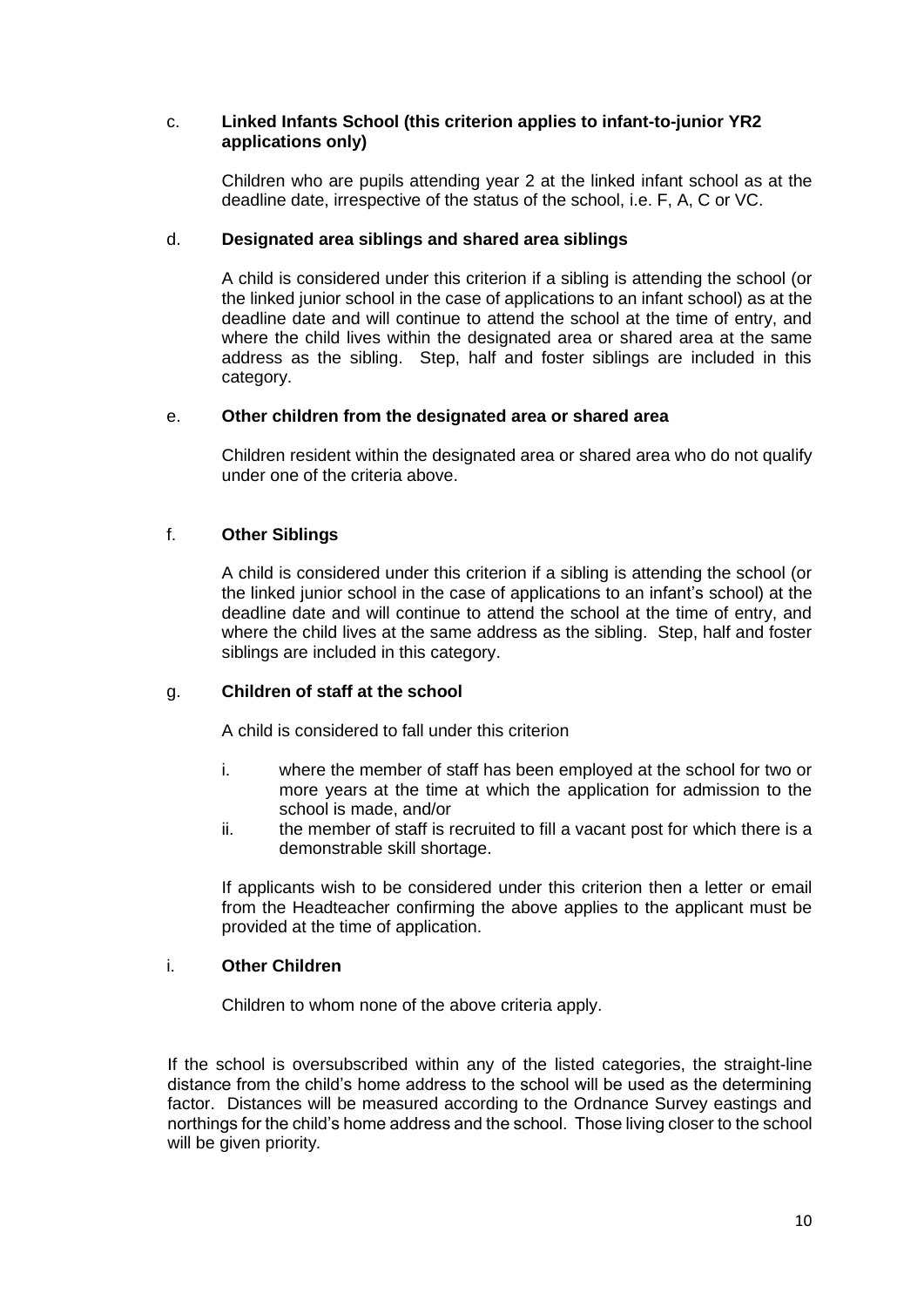## **Tie Break**

If two or more children with the same priority for admission live an indistinguishable distance from the preferred school but cannot all be admitted, then the available places will be decided by means of casting lots.

The random allocation will be conducted independently by Democratic Services, Wiltshire Council.

## **7. Waiting lists for all year groups**

Waiting lists for VC & C Schools will be maintained for all year groups. Parents must request that their child is added to the waiting list, children will not automatically be added to them. All applicants have the right of appeal against any refusal of a place. The existence of a waiting list does not remove this right from any unsuccessful applicant.

The position on the waiting list will be determined by applying the published oversubscription criteria and not by date order of receipt. This will mean a position will change if a later application is received from someone with higher priority according to the oversubscription criteria.

Waiting lists for all year groups will close on the last day of the summer term in July 2024.

Parents may submit a fresh application for the next academic year group which will be considered from 31 May 2024 onwards.

Places that become available will not be offered to pupils who are not on the waiting list.

If a child is offered a place from the waiting list for any VC or C school, then the place must be accepted or declined within 10 working days of the date of offer. The child must start at the school within date specified in the letter.

#### Notes:

- Names will only be removed from a waiting list, if a written request is received or if the offer of a place that becomes available is declined.
- Registration of interest on a school's pre-admission list will not be considered as an application for a school place.
- Parents must contact any VA, F school or the Academy concerned to obtain information on of a waiting list and or maintenance of a waiting list.
- Except for service families, children will not be considered to be living within the designated area for a school until the LA receives an exchange of contracts or a signed tenancy agreement of a minimum of six months.
- Except for service families, children will not be considered to be a sibling unless their brother or sister is attending the school and is expected to still be in attendance at the chosen start date.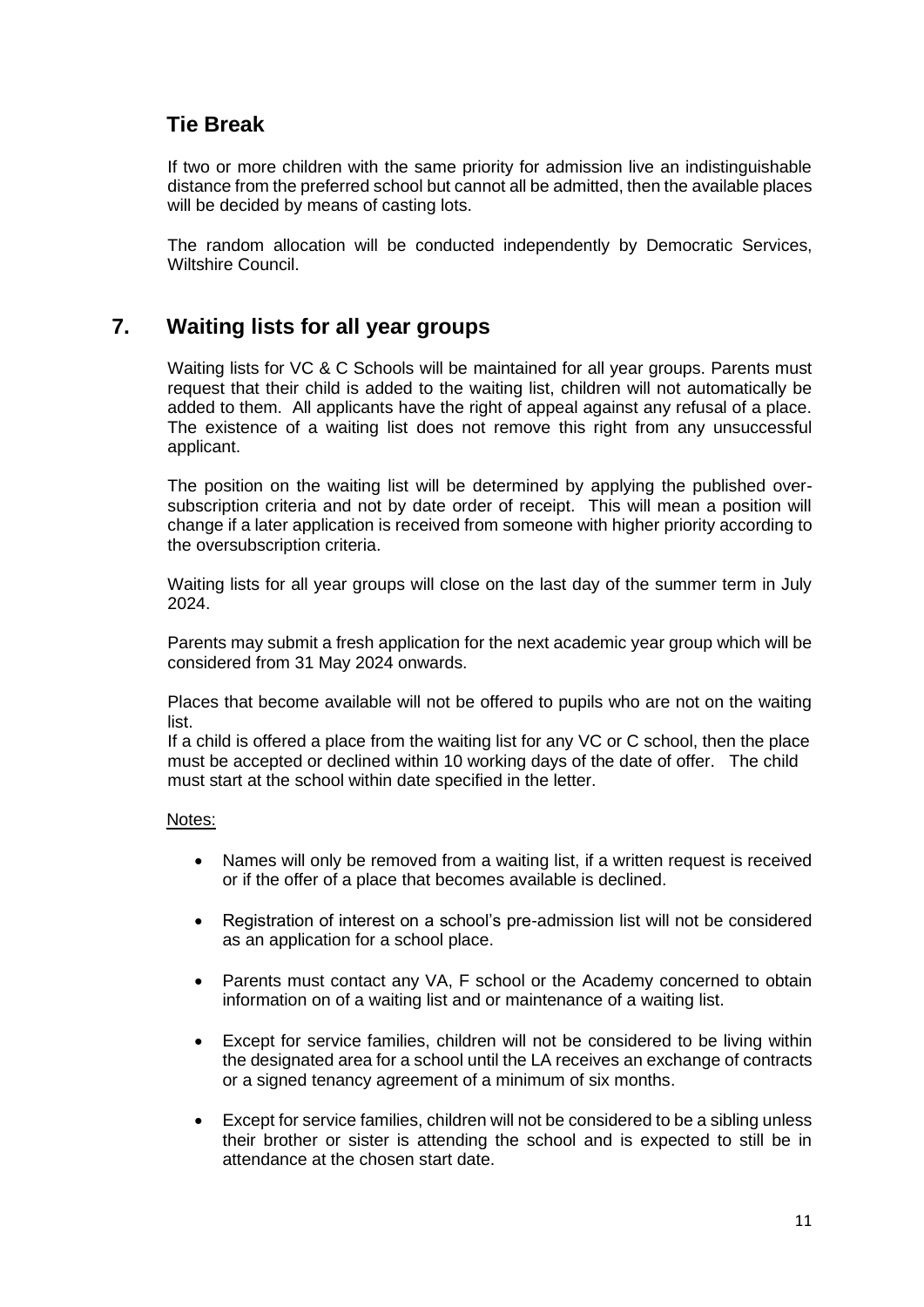## **8. Applications for Reception and YR 3 Junior 2023 Intake – applications received after 15 January 2023**

Applications received between the 16 January 2023 and 26 April 2023 will be treated as second round applications.

Applications received after the 26 April 2023 will be treated as third round applications.

### **9**. **Appeals Procedure – Main Round Applications**

Parents have a right of appeal to an independent panel against any decision made by or on behalf of the Admissions Authority as to the school which education is to be provided for their child.

#### **First round appeals**

For applications received from 1 September 2022 – 15 January 2023 and for offers made on National Offer Date, appeals must be received by the Local Authority no later than 17 May 2023.

#### **Second round appeals**

For applications received from 16 January 2023 – 26 April 2023 and for offers made on 26 May 2023, appeals will be heard as soon as possible.

6

#### **Third round appeals**

For applications received after the 26 April 2023 and for offers made after 29 June 2023, appeals will be heard as soon as possible.

All appeals will be heard in accordance with the timescales which have been determined and are explained in the School Admissions Appeals Code.

Parents who have appealed unsuccessfully can reapply for a place at the same school in a later academic year and have a right of appeal if unsuccessful.

 Where there have been material changes in circumstances in the same academic year and a repeat application is considered and again refused, the parents will have the right to a fresh appeal.

If a child is offered a place at appeal for a VC or C school, it must be taken up within 28 working days of the required admissions date stated on the original application form unless the child is not of statutory school age.

Please note appeals are only heard in term time.

### **10. In Year Transfer Applications for year groups other than Reception and YR 3 Junior 2023 Intake**

Applications received after the 25 July 2023 for the year of entry and any applications received for other year groups are classed as in-year transfer applications.

All applications will be considered together with any applications that have already been refused and the child's name will be placed on the waiting list accordingly.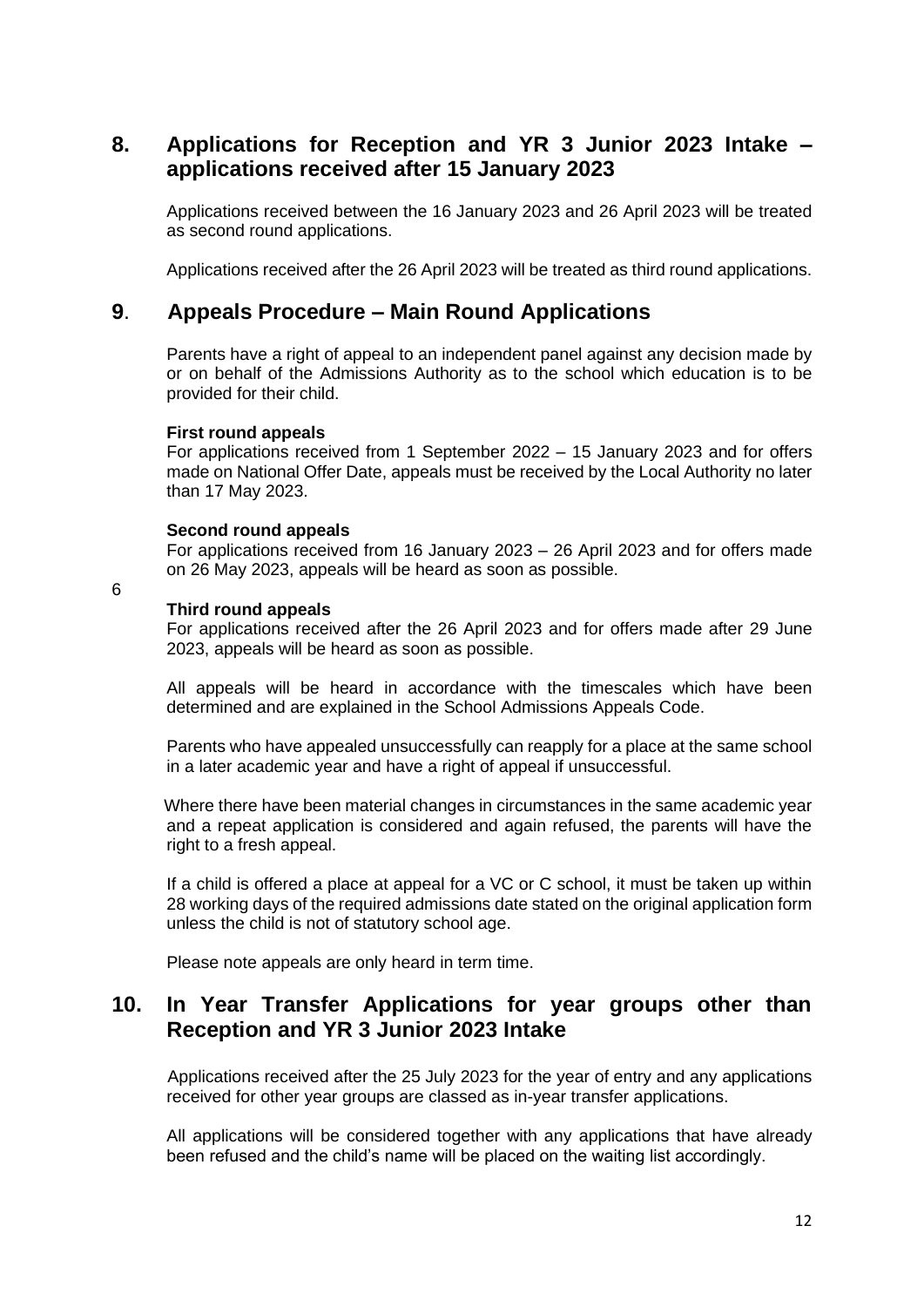Applications for transfer for VC and C schools will be considered no more than a maximum of one term in advance. All requests for admissions to VC and C Schools will be processed in line with the timetable below. Applications will be considered together and are ranked using the oversubscription criteria listed in this policy.

Where the LA receives an in-year application form expressing a preference for a VC or C school the application will be forwarded to the school within three school days of receipt. The school is then required to advise the LA if a place can be offered within two school days or receipt.

The following table gives the earliest date that applications can be sent and when they are considered. Decision letters should be posted within 15 school days of either the date in the last column or, if your application is later than this, our receipt of your form.

| Date admission being<br>sought | <b>Earliest application should</b><br>be submitted | <b>Applications will be</b><br>processed from |
|--------------------------------|----------------------------------------------------|-----------------------------------------------|
| January to March               | 1 September                                        | 31 October                                    |
| April to July                  | 1 January                                          | 15 February                                   |
| September to December          | 1 April                                            | 31 May                                        |

Applications received requesting more immediate admission are considered in the order that the School Admissions Team receives them. If more than one application for a particular school is received on the same date, places are allocated to children in order of the oversubscription criteria as listed in this policy.

In all cases parent(s)/guardian(s) will be invited to state up to a maximum of three preferences. An offer will be made at the school listed as highest preference possible which has an available place.

If a child is offered a place at any VC or C school, then the place must accepted or declined within 10 working days of the date of offer.

If a child is offered a place at any VC or C school and the parent(s)/guardian(s) accept the place, it must be taken up within 28 working days of the required admissions date stated on the original application form. Should the place not be taken up within the 28 working days, the LA will then write to the parents informing them that the place has been withdrawn.

## **11**. **Appeals Procedure – In-Year Transfer Applications**

Parents have a right of appeal to an independent panel against any decision made by or on behalf of the Admissions Authority as to the school which education is to be provided for their child.

All appeals will be heard in accordance with the timescales which have been determined and are explained in the School Admissions Appeals Code.

Information about the appeal procedure will be provided where a place at one or more of the preferred schools has been refused. Parents should visit [www.wiltshire.gov.uk](http://www.wiltshire.gov.uk/) or contact the Customer Services Team (01225 713010) to obtain an appeals form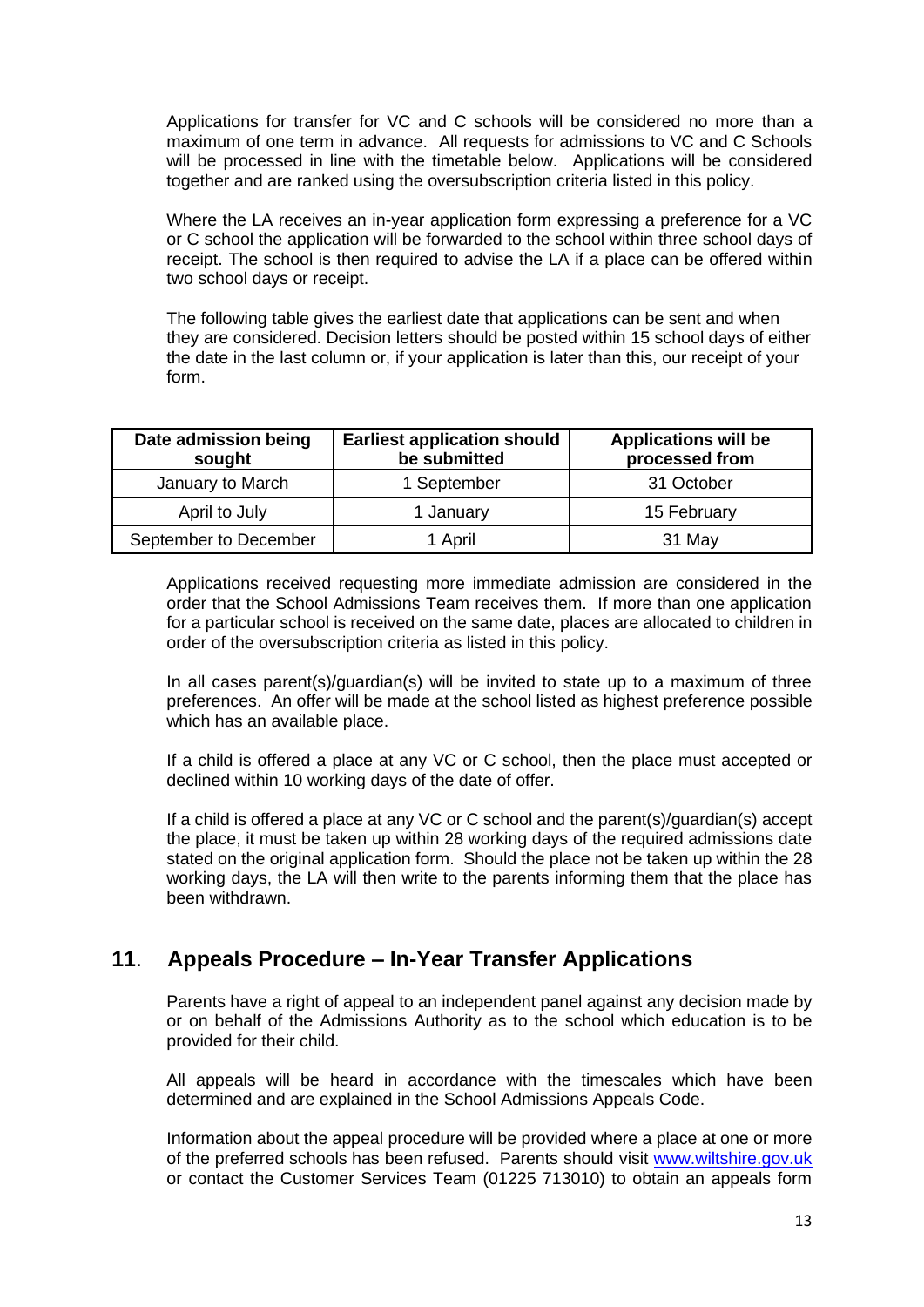which should be returned to the Democratic and Members Service team (D&M) at County Hall, Trowbridge. The clerk to the appeals panel will be provided by the D&M Service team.

Parents who have appealed unsuccessfully can reapply for a place at the same school in a later academic year and have a right of appeal if unsuccessful.

 Where there have been material changes in circumstances in the same academic year and a repeat application is considered and again refused, the parents will have the right to a fresh appeal.

Please note appeals are only heard in term time.

### **12. Proof of address**

The LA reserves the right to ask parents for proof of their address. If the parents' current address is different to that held on the Local Authority's Council Tax system, the LA may ask parents to provide proof of the new address if one is indicated. Acceptable proof of address includes;

A formal exchange of contracts or a signed solicitor's letter or email stating contracts have been exchanged and specifying a completion date or a signed and dated tenancy agreement of a minimum of six months.

If parents fail to provide proof of a new address, the LA will use the old address for admission purposes. The LA reserves the right to check that parents are living in the address indicated on the application form. If parents are not living there, the application will be investigated and the allocated place may be withdrawn.

### **13. Fair Access Protocol**

All Wiltshire Schools will act in accordance with the Fair Access Protocol.

Further information on the In Year Fair Access Protocol including further can be viewed at [www.wiltshire.gov.uk](http://www.wiltshire.gov.uk/)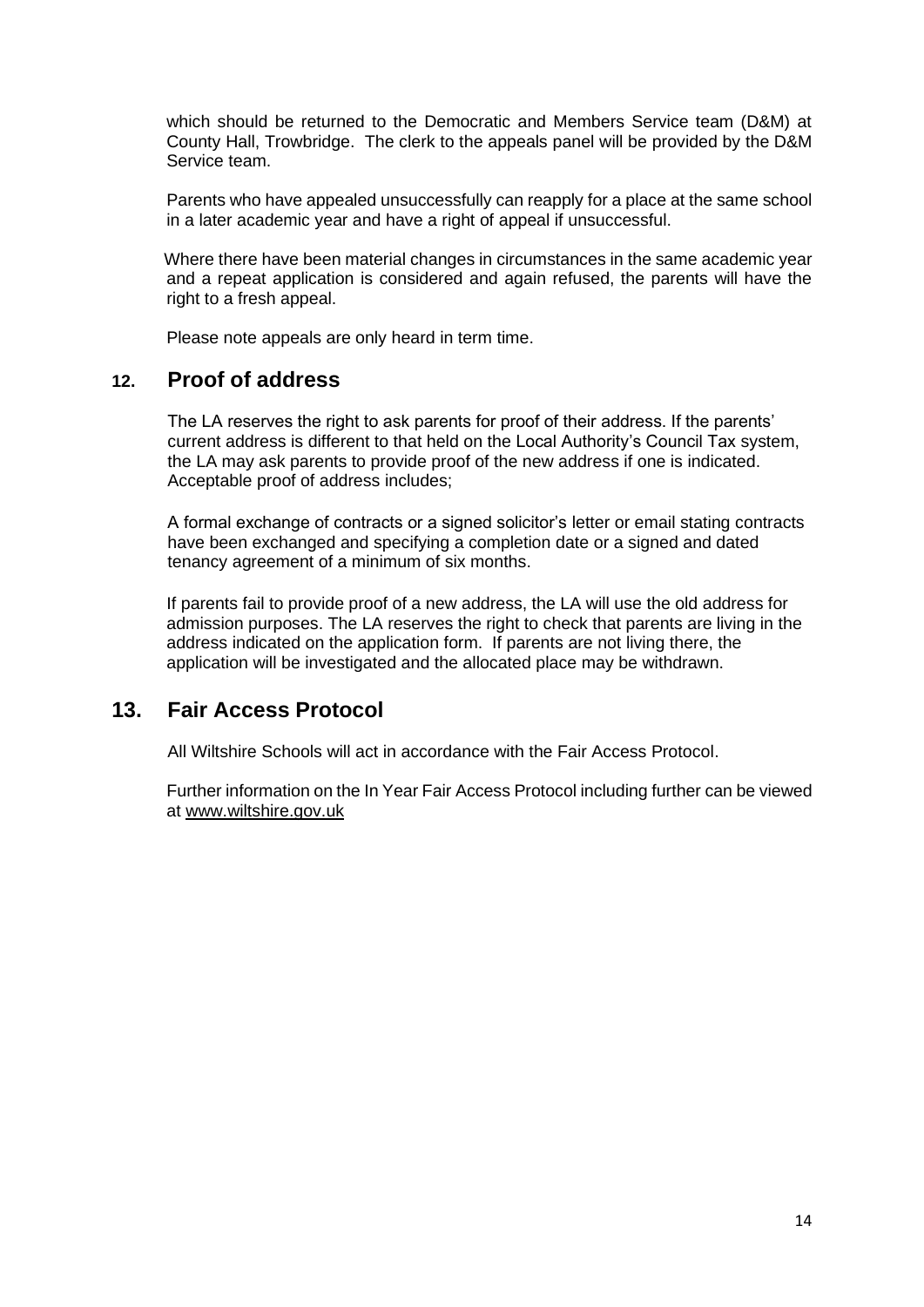# **Published Admission Numbers (PANs)**

The Local Authority is consulting on publishing a PAN lower than the net capacity of the school, for the following schools.

| <b>School Name</b>                      | Agreed 2023<br><b>PAN</b> |
|-----------------------------------------|---------------------------|
| <b>Newtown Community Primary School</b> | 30                        |
| <b>Oaksey CE Primary School</b>         | 13                        |
| <b>Staverton CEVC Primary School</b>    | 30                        |

## **Published Admission Numbers (PANs) for VC & C Schools**

| <b>Voluntary Controlled Schools</b>                        | Agreed 2023<br><b>PAN</b> |
|------------------------------------------------------------|---------------------------|
| <b>Amesbury CEVC Primary School</b>                        | 60                        |
| <b>Ashton Keynes CE Primary School</b>                     | 30                        |
| <b>Bellefield Primary &amp; Nursery School, Trowbridge</b> | 45                        |
| <b>Box CE Primary School</b>                               | 25                        |
| <b>Brinkworth Earl Danby's CE Primary School</b>           | 30                        |
| <b>Broad Hinton CE Primary School</b>                      | 17                        |
| <b>Broad Town CE Primary School</b>                        | 12                        |
| <b>Christ Church CE Controlled Primary School</b>          | 60                        |
| <b>Churchfields, The Village School</b>                    | 25                        |
| <b>Colerne CE Primary School</b>                           | 38                        |
| <b>Collingbourne CE Primary School</b>                     | 17                        |
| <b>Crudwell CE Primary School</b>                          | 18                        |
| <b>Dinton CEVC Primary School</b>                          | 17                        |
| <b>Durrington CE Cont. Junior School</b>                   | 58                        |
| <b>Five Lanes Primary</b>                                  | 12                        |
| Harnham CE Cont. Junior School, Salisbury                  | 90                        |
| <b>Hilperton CEVC Primary School</b>                       | 25                        |
| <b>Holt VC Primary School</b>                              | 29                        |
| <b>Hullavington CE School</b>                              | 21                        |
| Kington St. Michael CE Primary School                      | 21                        |
| <b>Lacock CE Primary School</b>                            | 12                        |
| <b>Langley Fitzurse CE Primary School</b>                  | 16                        |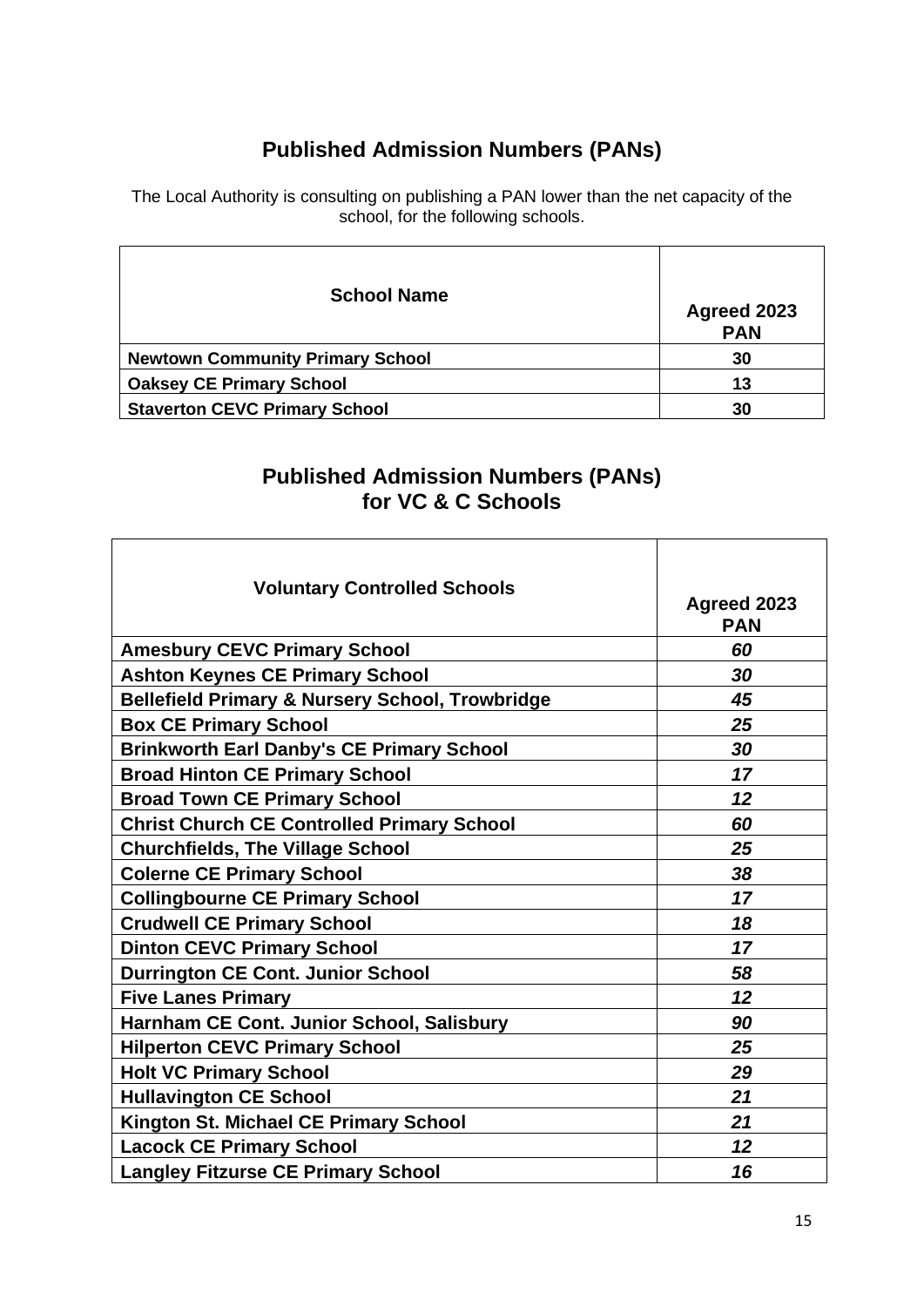| Lea & Garsdon CE Primary School                   | 30 |
|---------------------------------------------------|----|
| <b>Longford CE (VC) Primary School</b>            | 12 |
| <b>Marlborough St. Mary's CEVC Primary School</b> | 60 |
| <b>Minety CE Primary School</b>                   | 21 |
| <b>Newton Tony CEVC Primary School</b>            | 12 |
| <b>North Bradley CE Primary School</b>            | 30 |
| <b>Oaksey CE Primary School</b>                   | 13 |
| <b>Preshute CE Primary School</b>                 | 30 |
| <b>Shalbourne CE Primary School</b>               | 8  |
| <b>Sherston CE Primary School</b>                 | 30 |
| <b>Southwick CE Primary School</b>                | 30 |
| St. Barnabas CE School, Market Lavington          | 20 |
| St. John's CE Primary School, Tisbury             | 20 |
| <b>St. Mary's CE Primary School, Purton</b>       | 60 |
| St. Nicholas CEVC Primary School, Bromham         | 12 |
| <b>St. Sampson's CE Primary School</b>            | 60 |
| <b>Stratford sub Castle CEVC Primary School</b>   | 21 |
| <b>Sutton Veny CEVC School</b>                    | 27 |
| <b>The Minster CE Primary School</b>              | 30 |
| <b>Urchfont CE Primary School</b>                 | 16 |
| <b>Warminster Sambourne CEVC Primary School</b>   | 21 |
| <b>Westbury CE Junior School</b>                  | 90 |
| <b>Westbury Leigh CE Primary School</b>           | 60 |
| <b>Winterbourne Earls CE Primary School</b>       | 30 |
|                                                   |    |

| <b>Community Schools</b>           | Agreed 2023<br><b>PAN</b> |
|------------------------------------|---------------------------|
|                                    |                           |
| <b>Bitham Brook Primary School</b> | 60                        |
| <b>Bratton Primary School</b>      | 30                        |
| <b>Charter Primary School</b>      | 45                        |
| <b>Fitzmaurice Primary School</b>  | 45                        |
| <b>Fynamore Primary School</b>     | 60                        |
| <b>Gomeldon Primary School</b>     | 21                        |
| <b>Grove Primary School</b>        | 60                        |
| <b>Harnham Infants School</b>      | 90                        |
| <b>Hilmarton Primary School</b>    | 16                        |
| <b>Holbrook Primary School</b>     | 45                        |
| <b>Horningsham Primary School</b>  | 12                        |